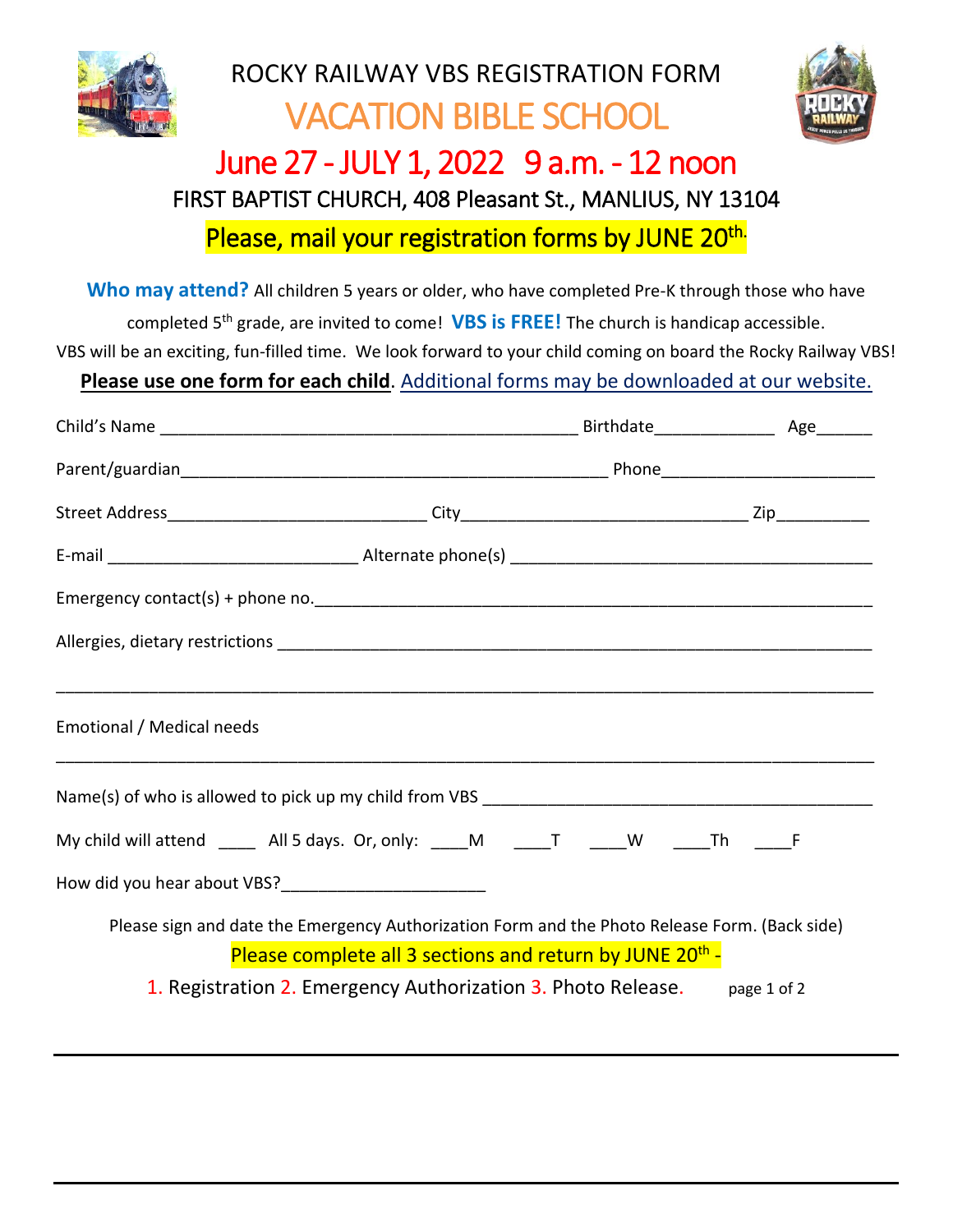#### ROCKY RAILWAY VBS REGISTRATION FORM

#### **VBS Emergency Authorization**

If I cannot be reached in an emergency while my child is attending VBS (6/ 31-7/1 2022) I hereby give permission to the answering ambulance and/or medical facility to treat my child who is named on this form. Such care could include diagnostic procedures, surgical & other medical treatment by authorized medical staff as they deem necessary. VBS staff may treat my child for minor scrapes /or bruises (ex: using band aids or an icepack.) This form will be kept on file at First Baptist Church, Manlius, NY.

| Child's Name                                   |
|------------------------------------------------|
| Signature of Parent/Guardian (over18 yrs. Old) |
| Name (Print, please) of Parent/Guardian        |
| Date                                           |
|                                                |

#### **Release for Photos taken during VBS**

\_\_\_\_\_ I DO give permission for my child's picture to be taken and possibly used in local newspapers and/or church media without using his/her last name.

\_\_\_\_\_ I DO NOT give permission for my child's picture to be taken to be used in local newspapers and/or church media.

Child's Name

Signature of Parent /Guardian (over 18 yrs.) \_\_\_\_\_\_\_\_\_\_\_\_\_\_\_\_\_\_\_\_\_\_\_\_\_\_\_\_\_\_\_\_\_\_\_

Name (Print, please) of Parent/Guardian\_\_\_\_\_\_\_\_\_\_\_\_\_\_\_\_\_\_\_\_\_\_\_\_\_\_\_\_\_\_\_\_\_\_\_\_\_\_\_\_\_\_\_\_\_\_\_\_\_\_\_\_\_\_\_\_

Date\_\_\_\_\_\_\_\_\_\_\_\_\_\_\_\_\_\_\_\_

Please register as soon as possible so our VBS team can fully prepare for your child to be on board the Rocky Railway. There will be music, games, Bible Adventures, an Imagination Station, Kid-Vid Videos, and, of course,  $s$ nacks! The theme is the power of Jesus to bring us through. ALL ABOARD  $************$ 



**Website for more info & forms:** [www.firstbaptist-manlius.org](http://www.firstbaptist-manlius.org/) Page 2 of **Return registration forms by June 20, 2022**. **Mail to** – **First Baptist Church, 408 Pleasant St. Manlius, NY 13104 Questions ?? Call (315) 682-8941**